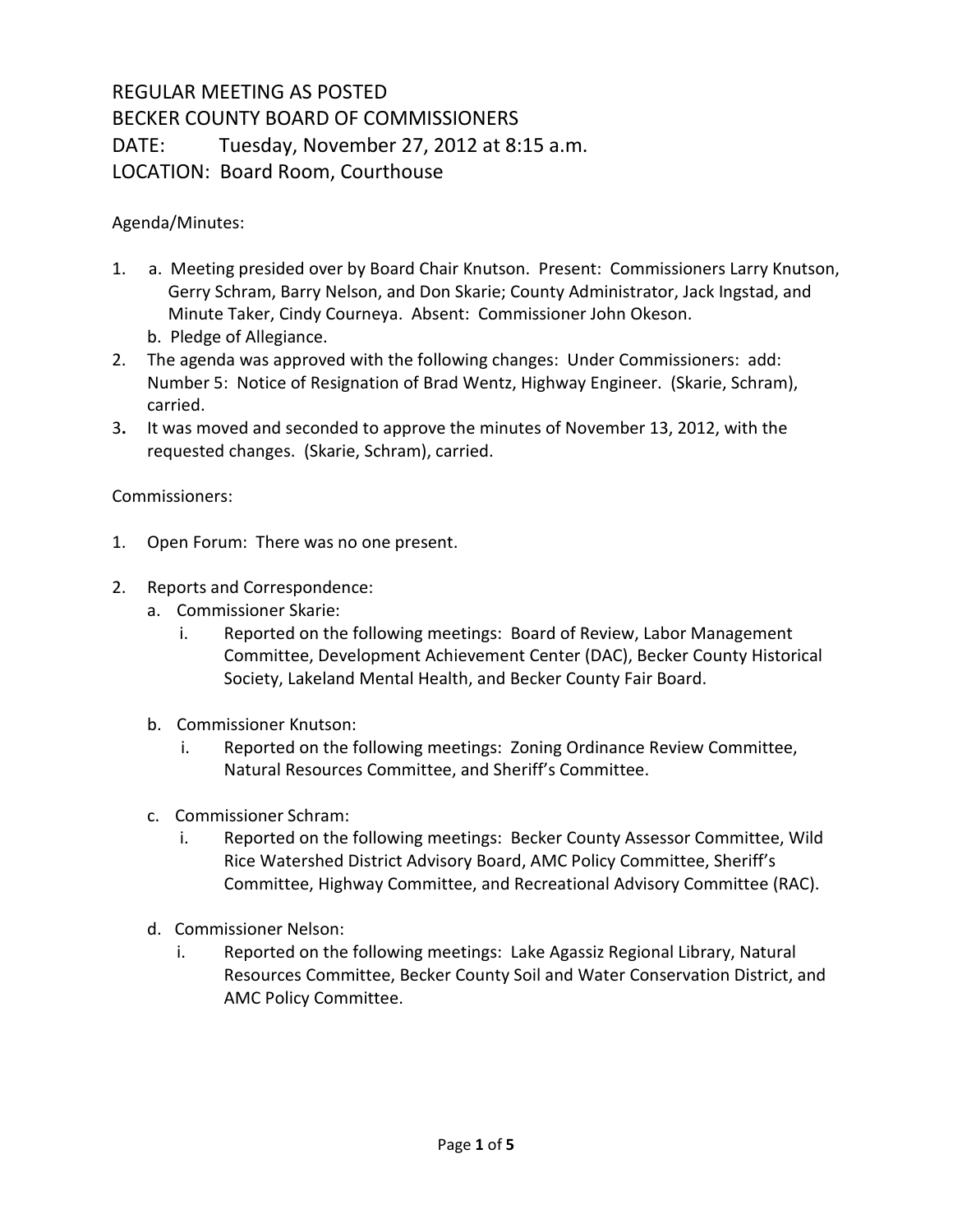- 3. Appointments:
	- a. Commissioner Nelson noted that the appointments for the two Cormorant Lakes Watershed District manager positions will not be made until the next board meeting on December 11, 2012, allowing more time to hear from prospective applicants. The positions expire December 31, 2012.
	- b. It was moved and seconded to appoint John Seiling as the Becker County Chief Deputy. (Schram, Skarie), carried.
	- c. It was moved and seconded to appoint Bryan Christensen as the Becker County Emergency Manager. (Schram, Nelson), carried.
	- d. It was the consensus of the Board to wait until the next board meeting on December 11, 2012, to make appointments to the Transfer Station Building Committee.
- 4. It was moved and seconded to approve the commissioners and commissioner-elect, Ben Grimsley to attend the AMC Annual Conference December 2-4, 2012, in St. Cloud. (Schram, Nelson), carried.
- 5. It was moved and seconded to accept the resignation of Brad Wentz as Becker County Highway Engineer, effective December 27, 2012. (Schram, Skarie), carried.

Auditor-Treasurer: Ryan Tangen presented:

1. Licenses and Permits: There were none.

Finance Committee: Ryan Tangen presented:

- 1. It was moved and seconded to approve the Regular Claims, Over-90 Day Claims, and Auditor's Warrants (Tuesday Bills):
	- a. Over 90-Day Claims:
		- i. Tires Plus in Detroit Lakes in the amount of \$27.49 due to misplaced invoice.
	- b. Auditor's Warrants (Tuesday Bills):
		- i.  $11/16/12$  in the amount of \$322.00
		- ii. 11/20/12 in the amount of \$54,792.32

(Nelson, Skarie), carried.

Assessor: Steve Carlson presented:

- 1. It was moved and seconded to approve the abatements for:
	- a. PIN #35.0075.000 in Walworth Township for the amount of (\$36.00); PIN #35.0077.000 in Walworth Township for the amount of \$34.00; PIN #35.0077.003 in Walworth Township for the amount of \$446.00; PIN #35.0077.004 in Walworth Township for the amount of \$554.00; PIN #35.0076.001 in Walworth Township for the amount of \$724.00; PIN #35.0076.002 in Walworth Township for the amount of \$862.00; PIN #35.0075.001 in Walworth Township for the amount of \$862.00,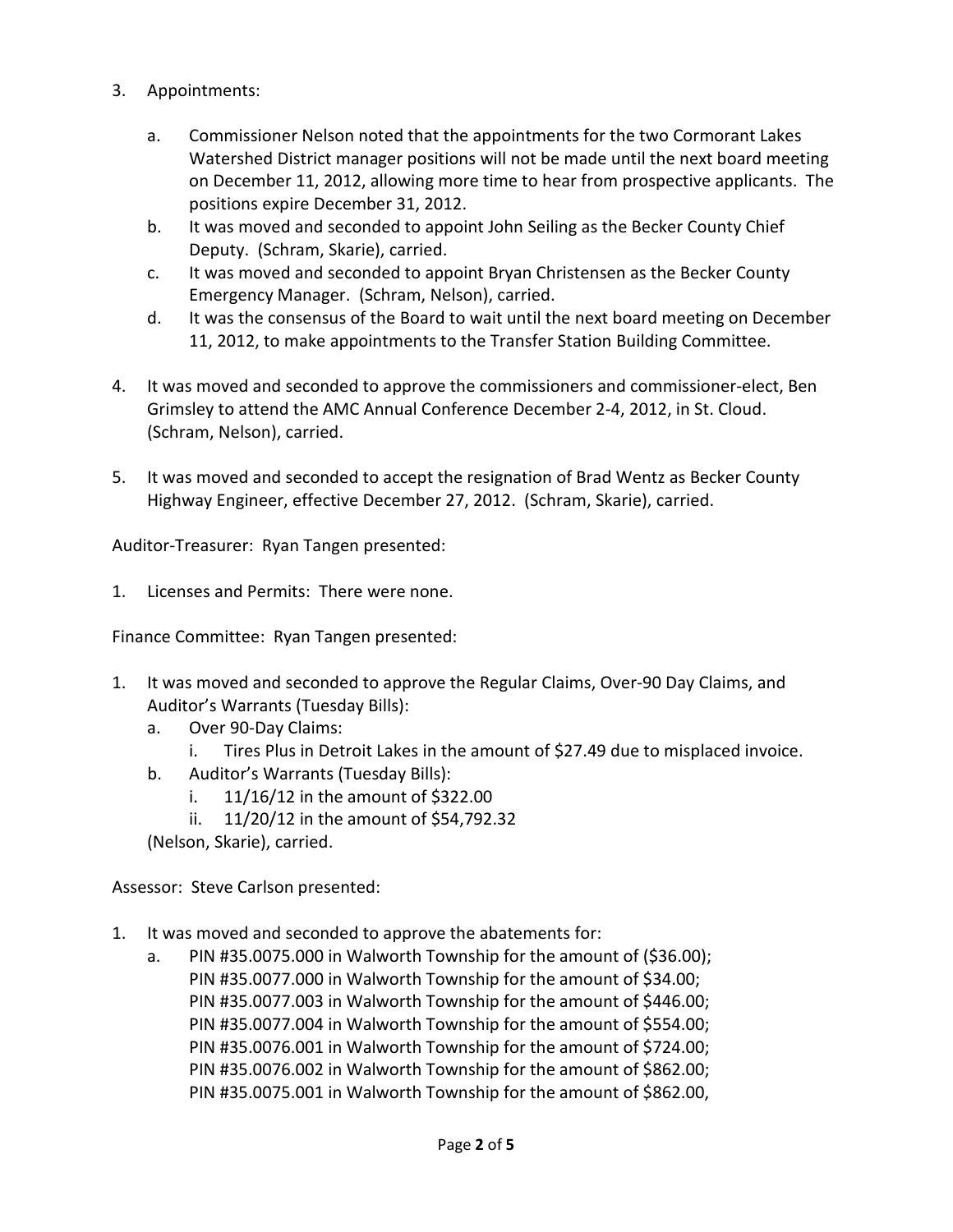due to Homestead was not carried over to these parcels for the year splits were done. (Nelson, Skarie), carried.

Highway: Brad Wentz presented:

- 1. It was moved and seconded to approve Resolution 11-12-2H, to authorize the County Engineer to purchase, off State bid, a diesel tandem truck chassis and additional equipment to include hydraulic system, hoist, gravel box, one way snowplow, underbody blade, snow wing, tailgate sander, and warning light system to be compatible with said diesel tandem truck, at a cost of \$208,100.00 plus applicable tax. (Schram, Skarie), carried.
- 2. It was moved and seconded to set the date for the Highway Five-Year Plan Meeting for Tuesday, December 11, 2012 at 5:00 p.m. in the Board Room of the Courthouse. (Nelson, Skarie), carried.
- 3. It was noted that the construction projects for the year have been completed.

Sheriff: Sheriff Kelly Shannon presented:

- 1. It was moved and seconded to approve Resolution 11-12-2E, to post internally, interview and promote a full-time Sheriff Investigator and backfilling as necessary, which may include a full-time deputy, utilizing the deputy pool list. (Schram, Skarie), carried.
- 2. It was moved and seconded to approve Resolution 11-12-2D, to post internally and promote a Communications Supervisor and a Full-Time Communications Officer, backfilling as necessary, and to advertise, interview and hire an additional Part-Time Communications Officer. (Nelson, Schram), carried.

County Attorney: County Attorney, Mike Fritz presented:

1. It was moved and seconded to approve Resolution 11-12-2G, to hire an additional full-time Assistant County Attorney. (Schram, Nelson), carried.

Human Services: Community Health: Ronda Stock, Anna Muzik, and Shelly Griffin presented:

- 1. A presentation was given in reference to home visiting in relationship to the Nurse-Family Partnership Program and Healthy Families America Program.
- 2. It was moved and seconded to approve the capital improvement expenditure request to redesign the area once occupied by Extension, for Human Services purposes, with an estimated cost for cubicles and set-up at \$7,739. (Skarie, Schram), carried.
- 3. It was moved and seconded to accept the Human Services reports for Adult Services, Children and Family Services, Financial Services, and Transit. (Skarie, Nelson), carried.
- 4. It was moved and seconded to approve the Human Services Claims for Human Services, Community Health, and Transit. (Skarie, Nelson), carried.

Planning and Zoning: Patty Swenson presented:

1. It was moved and seconded to concur with the Planning Commission (November 20, 2012), to approve the request by Gary Schander for a Preliminary plat consisting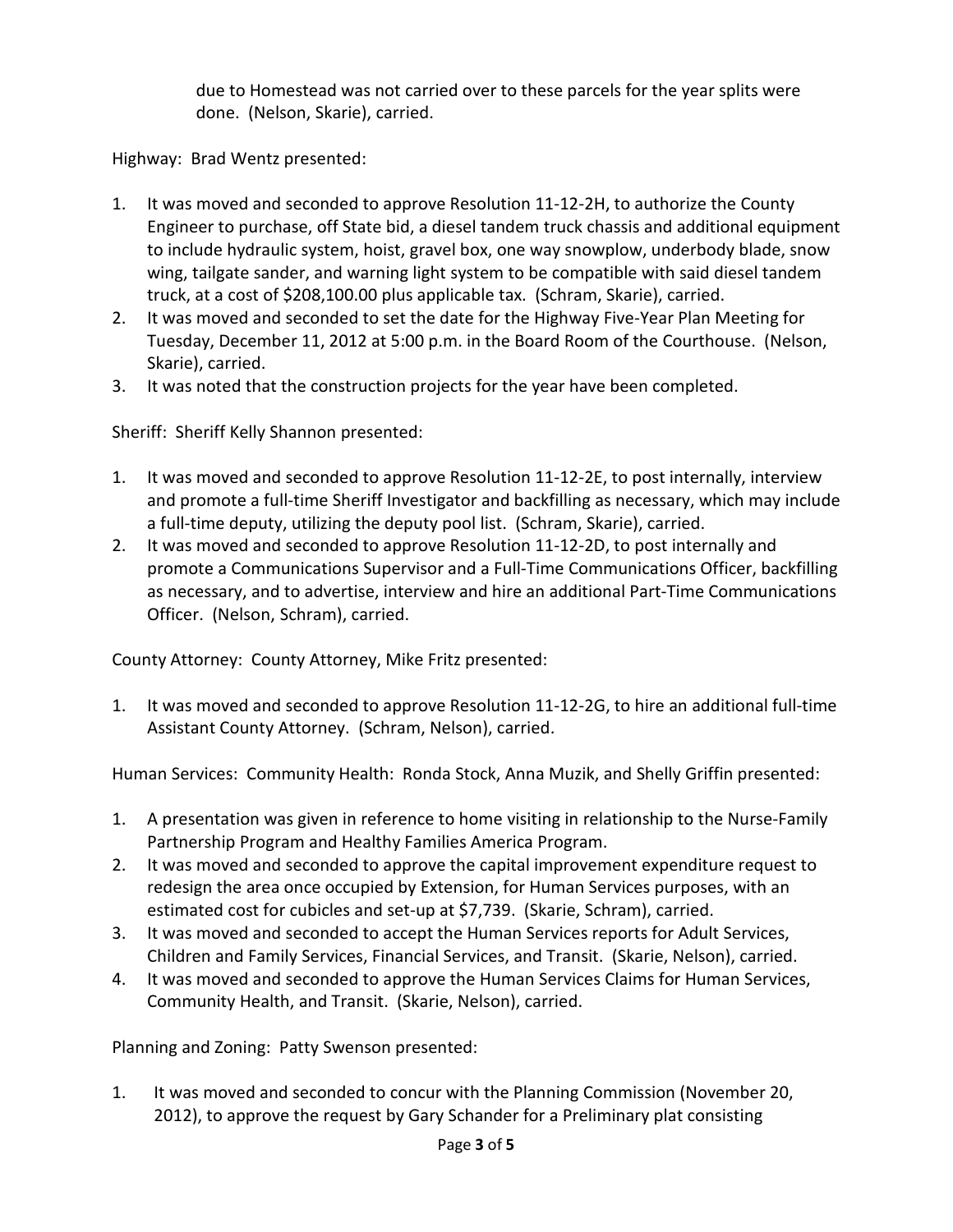of five (5) parcels, as submitted, located at Buckhorn Road in Lake Park, as the request meets the criteria of the Ordinance, with one parcel a standard sized parcel to stand alone and the other parcels connected by deed to adjacent lake lots, and not to be sold one away from the other, with a change of zone for all parcels from Agricultural to Residential. (Skarie, Schram), carried.

- 2. It was moved and seconded to concur with the Planning Commission (November 20, 2012), to approve the request by Ronald (Dave ) and Sandra Christensen, for a Certificate of Survey, as submitted, located at 34594 East Boot Lake Road in Savannah Township, Boot Lake, to allow Tract A (89,664 sq. ft.), Tract B (64,195 sq. ft.) and a remainder Tract of 24.82 acres, as the request meets the criteria of the Ordinance, and with a change of zone from Agricultural to Residential for all three Tracts. (Schram, Skarie), carried.
- 3. It was moved and seconded to concur with the Planning Commission (November 20, 2012), to approve the request by Dennis and Peggy Olson, for a Certificate of Survey, located at 13486 Rosman Erickson Road in Cormorant Township, Rosman Lake, to allow Tract H (40,094 sq. ft.) and Tract I (40,054 sq. ft.), as the request meets the criteria of the Ordinance, and with a change of zone from Agricultural to Residential for both tracts. (Schram, Skarie), carried.
- 4. It was moved and seconded to concur with the Planning Commission (November 20, 2012), to approve the request by Karen Garrity, for a Certificate of Survey with lot line adjustments to two (2) parcels to allow four (4) parcels (A 1.35, B 1.01, C 2.52, and D 1.20), located at 13085 Cormorant Beach Road in Cormorant Township, Cormorant Lake, as the request meets the criteria of the Ordinance, and with a change of zone from Agricultural to Residential for all properties. (Schram, Skarie), carried.
- 5. It was moved and seconded to concur with the Planning Commissioner (November 20, 2012), to approve the request by Mark/Mike Spadgenske for a Conditional Use Permit to have a gravel pit for crushing of gravel and rocks, as submitted, with project location of 54795 St. Highway 87, Menahga, as the request meets the criteria of the Ordinance. (Skarie, Nelson), carried.
- 6. It was moved and seconded to concur with the Planning Commission (November 20, 2012), to approve the request by Jeff and Janaya Davis, for a Conditional Use Permit to allow a seasonal Garden Boutique business, as submitted, with project location at 21696 County Highway 29, Detroit Lakes, as the request would not be detrimental to the area. (Nelson, Schram), carried.
- 7. The next informational meeting is scheduled for Thursday, December 13, 2012 at 8:00 a.m. in the Third Floor Meeting Room of the Courthouse.

Central Services/Building Maintenance: Nancy Grabanski presented:

- 1. It was the consensus of the Board to postpone approving the request for retro-fit lighting of the original courthouse, Law Enforcement Center, and Human Services buildings until the next board meeting on December 11, 2012, to allow for research into using LED lighting.
- 2. It was moved and seconded to accept the low quote from Mark's Electric for the removal of four (4) ceiling fan/lights for the courthouse and to replace with four (4) pendant lights, at a cost of \$1,350, plus tax. (Nelson, Skarie), carried.